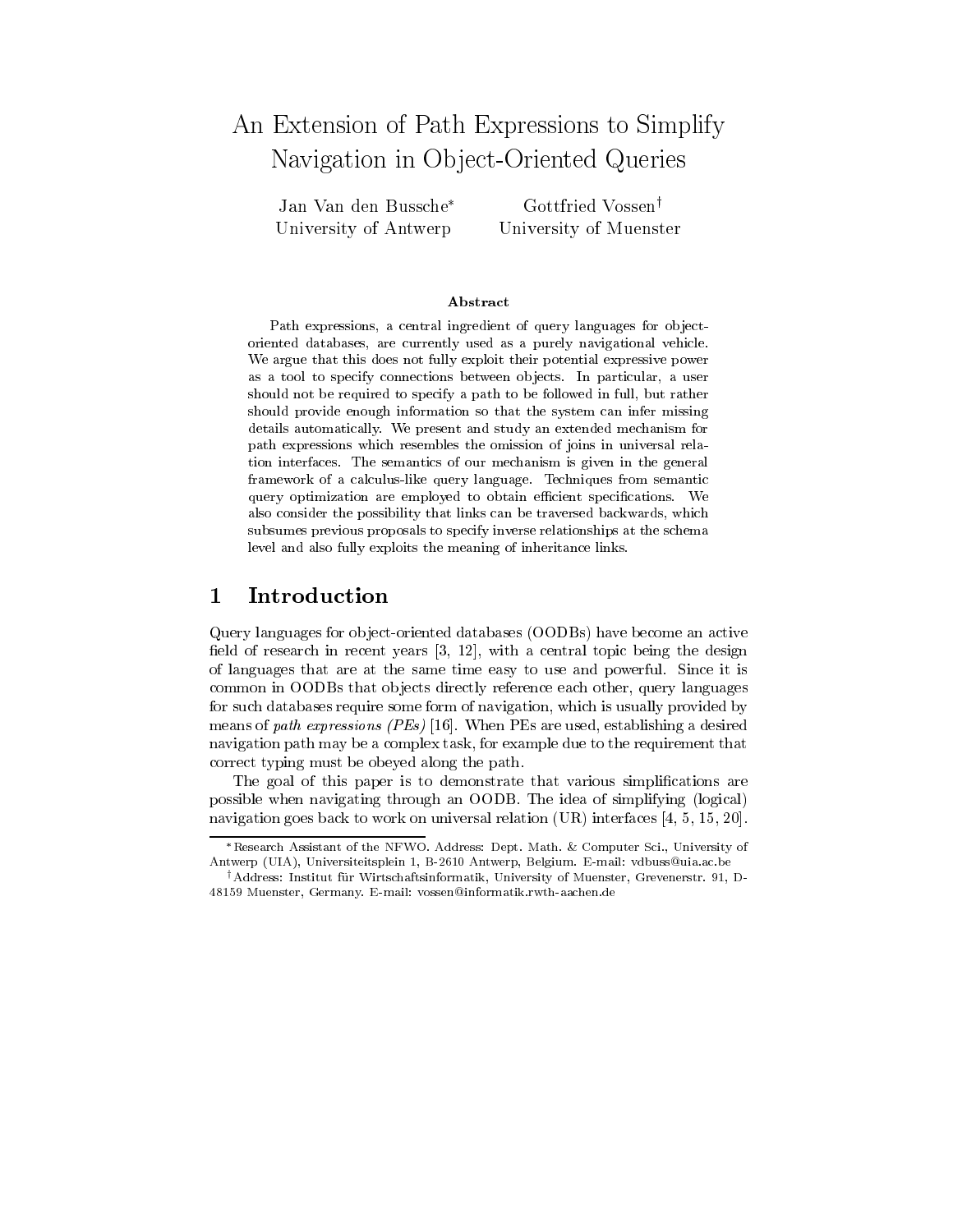There, the issue was to free users from the need to write down complex join expressions when querying a database; instead, they pose queries in terms of attributes alone, and the query processor has to expand this into an ordinary query say in relational algebra Moreover in it has been shown how the UR model can be extended such that inheritance and aggregation information can be used to exploit attribute "compatibility," and how a UR query language can be provided with path expressions correspondingly

Since PEs in an OODB can be viewed as collections of *implicit* (pre-computed) joins, it is natural to investigate the problem of simplifying logical navigation in this context as well A rst approach in this direction has been reported in [8], where the UR query language PIQUE [15] was adapted to the context of a semantic data model wild cards to allow with  $\mathcal{N}(\mathcal{M})$ PEs, which may be replaced by a sequence of attributes.

In the present paper, we will present a general abbreviation mechanism for - which allows the second more concerns that we see the species of the species of the species  $\mathcal{L}_i$  and particular, attributes may be omitted from the specification of a PE, and links between classes may be traversed in their given or in their inverse direction In addition, our PEs can contain not only attribute names, but also class names. This renders them powerful enough to serve not only as where-clause specifications but also as forced the species species using SQL terminology-species and species and species and species in our approach to path expressions the distinction between where and from clauses becomes obsolete

Abbreviated PEs are evaluated by "completing" them into so-called full ones. Completions will be inferred using knowledge of the inheritance and aggregation links from the underlying database schema To this end we associate with a schema a directed graph whose edges represent those links and are assigned weights based on a notion of conceptual distance on a notion of conceptual distance of conceptual distance of co infer and disambiguate what a user has in mind by assuming that he is aiming for the *shortest* connection between data objects that is implied by his expression.

If several shortest paths exist, we take the union of them, inspired by the creductive approaches and this process process we cannot compute the components of the computer and the components of a typical drawback of the credulous approach-by employing techniques from semantic query optimization  $\mathcal{W}$  our creduction  $\mathcal{W}$  approach with the semantic set of the set have the liberal typing for PEs introduced in as a special case Note also the similarity in spirit with the window function for UR interfaces proposed in  $[4]$ .

The core of our abbreviation mechanism will be described in the general framework of an ob jectoriented calculuslike query language The formal se mantics of this language is specified by a translation to the conventional relational calculus using an obvious relational representation of an OODB- In this way all semantical properties known of the relational calculus become readily accessible examples of the contract of the contract of the contract of the contract of the contract of the con implicit joins expressed by a PE are made explicit by the translation Because our object-oriented calculus is so simple and general, it will be straightforward to incorporate our ideas into other query languages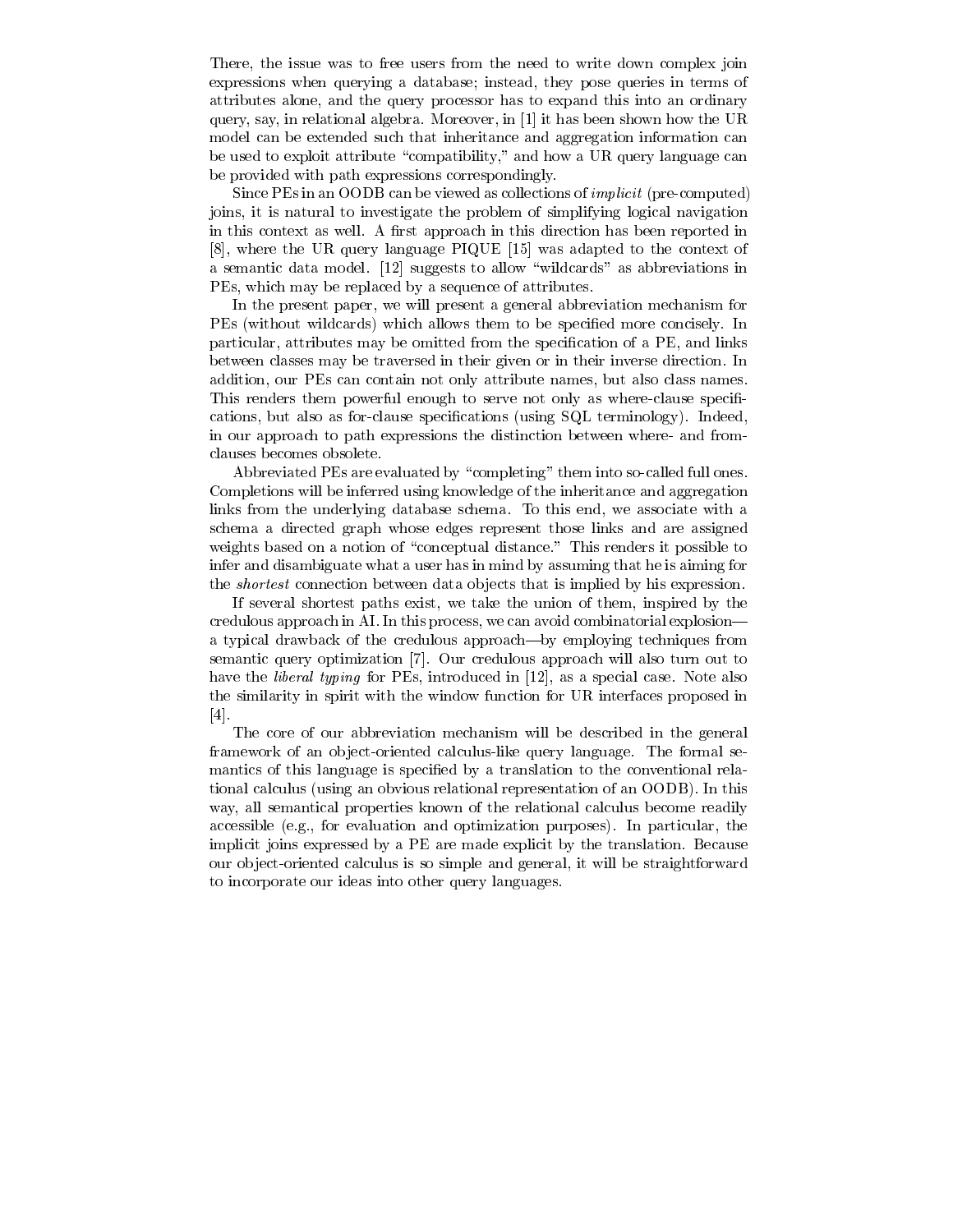The organization of this paper is as follows: In Section 2, we introduce our model of OODBs, and motivate our work by discussing various shortcomings in the usage of traditional PEs in ob jectoriented query languages In Section we define the weighted schema graph corresponding to an object-oriented schema, using a relational representation of OODBs In Section  we introduce our ex tended notion of PEs and study ways of automatically expanding abbreviations into full specifications in Section Calculus for calculus for calculus for calculus for calculus for like query languages in which our PE mechanism can be used We give formal semantics by a translation to relation to the latin calculus of the calculus of the shown to be seen in the st safetypreserving Finally in Section we briey discuss a number of further issues that follow from our work We go deeper into the matter of traversing ag gregation links backwards (which we omit from the main formal development for clarity of presentation- and show how our results can be carried over into this more general setting We also comment on the complexity of our abbreviation mechanism

## 2 Motivation

To motivate our investigation, we first review the traditional notion of path expression as  $\mathcal{L}_{\text{max}}$  as  $\mathcal{L}_{\text{max}}$  as  $\mathcal{L}_{\text{max}}$  ,  $\mathcal{L}_{\text{max}}$  ,  $\mathcal{L}_{\text{max}}$  ,  $\mathcal{L}_{\text{max}}$ several shortcomings of the common usage of PEs and show how these can be overcome To make the presentation easier to read we rst sketch our OODB model and present a running example

Following ORION [13], we assume that an OODB schema consists of a set of class names which are organized in an isa hierarchy The classes are connected via aggregation links by associating with each class name a number of attribute overriding in this paper, we assume that if  $c$  isa  $c$  , then the sets of attributes specified for  $c$  and  $c$  are disjoint. Of course,  $c$  will inherit all attributes from  $c$  .

Each attribute has an arbitrary class name as type and an indication whether it is single or setvalued The type of an attribute is the class to which values of the attribute belongs can be seen belongs can be seen belongs can be seen at the system of the system of the userdened classes in this paper of the classes in this paper of the classes in this paper of the classes in th unique identifier and a possibly complex value consisting of all attribute values. For simplicity, we do not distinguish between attributes and (side-effect free) methods implies that we only consider methods without without parameters the constant  $\sim$ generalization to methods with parameters is well-known and straightforward  $\mathcal{L}=\{1,2,3,4,5\}$  . The set of a paper we will use a paper with the set of all  $\mathcal{L}=\{1,2,3,4,5\}$ example from a state from a state from a state in the sample schema is depicted in the sample schema is depicted in usual graphical way in Figure In this gure single arrows denote aggregation links and double arrows is a links, and a star indicates that the attribute in question is set-valued.

 $T$ radition  $T$ radition  $T$  . The contract of  $T$  over a given  $T$  is a given  $T$  over a given  $T$ an expression of the form  $x.A_1.A_2.\ldots.A_n, n > 1$ , where x is a variable standing for an object of class  $C_1$ ,  $A_1$  is an attribute of that class, and for  $1 < i \leq n$ ,  $A_i$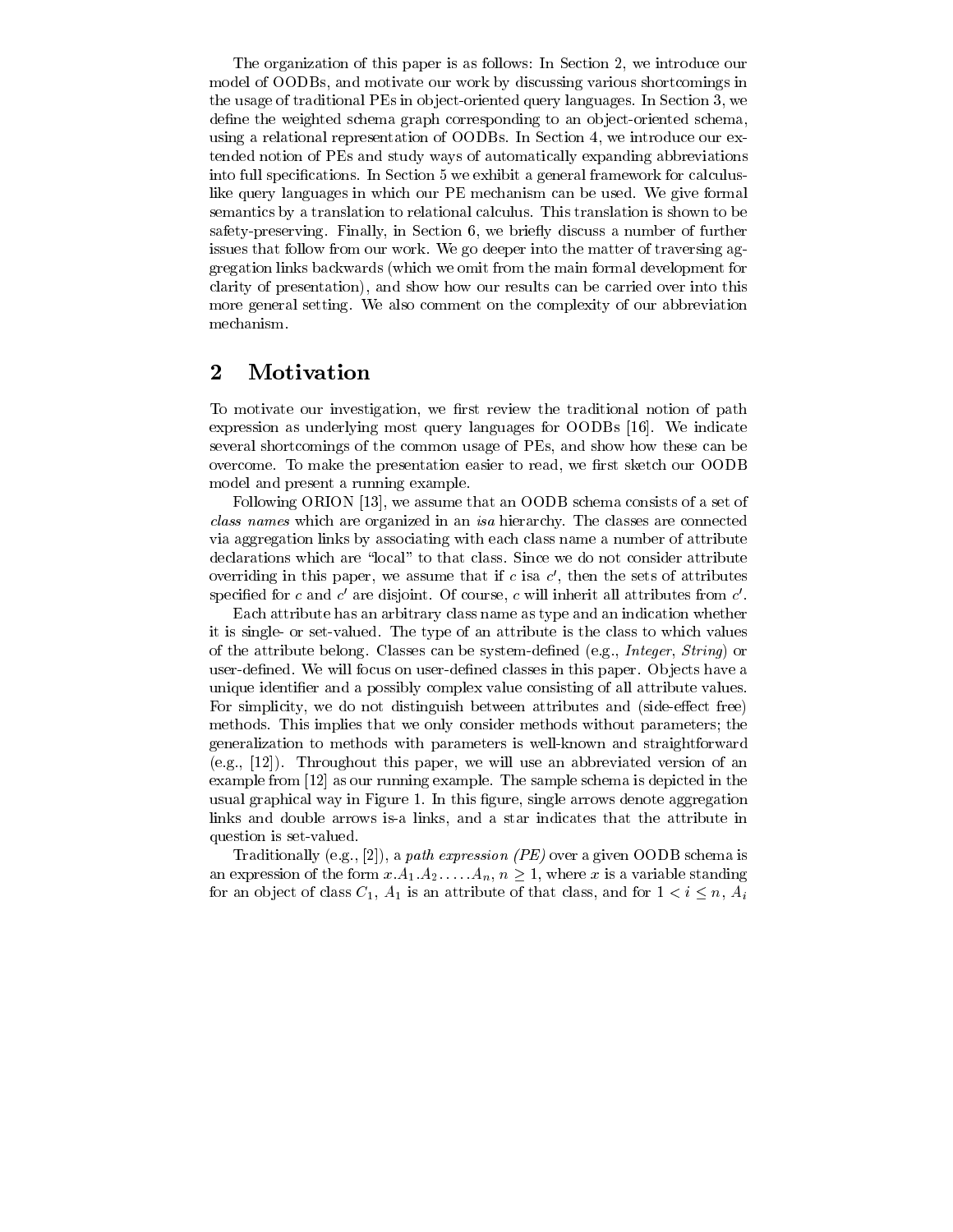

Figure 1: OODB schema of the running example.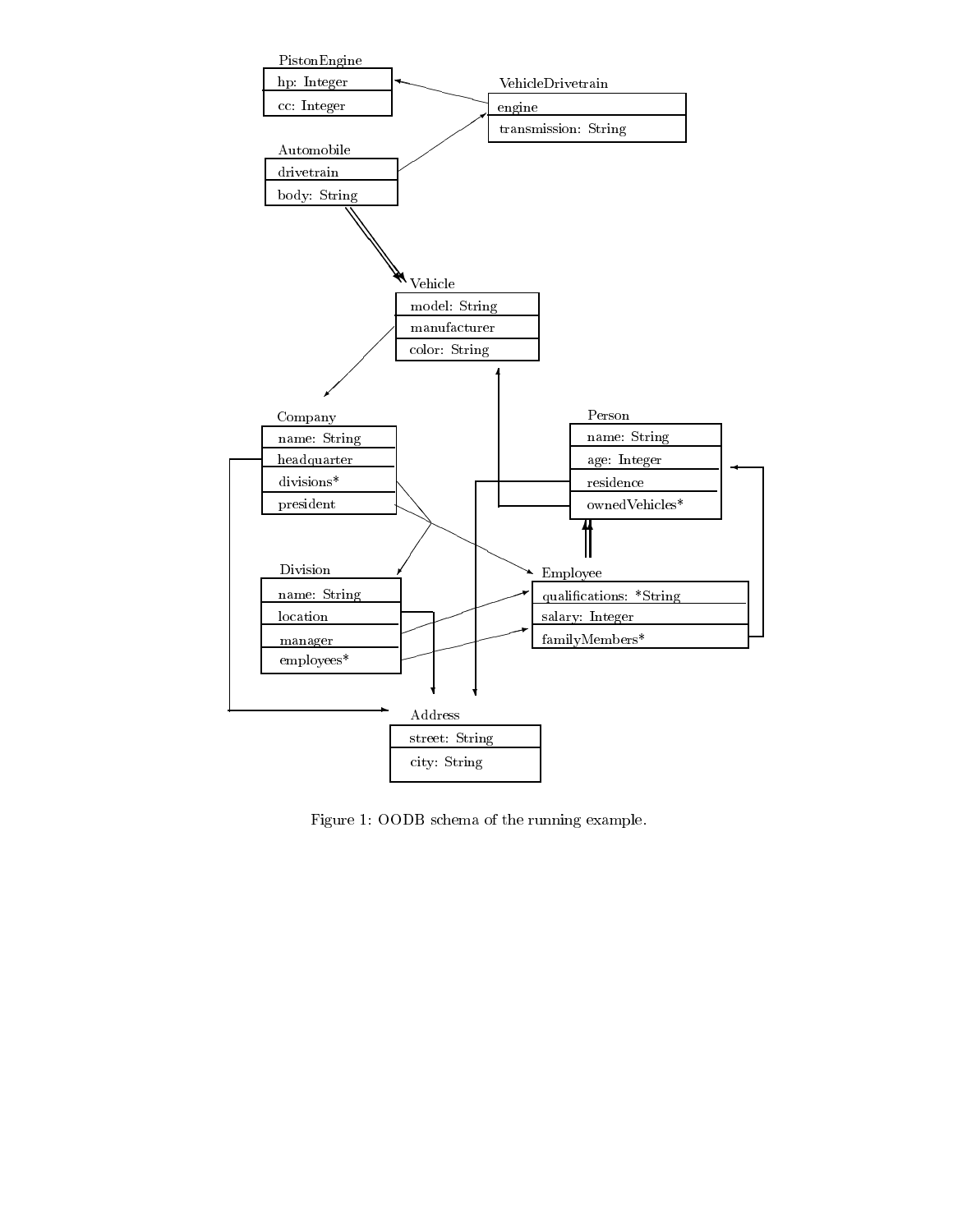is an attribute of class  $C_i$ , being the type of attribute  $A_{i-1}$  in class  $C_{i-1}$ .

This definition has several immediate consequences, which impose unnecessary limitations on the usage of PEs in queries First PEs have to be specied in full interest in the sequence  $\mathbf{a}$  is in the sequence  $\mathbf{a}$ terrupted at any point reference in the completed at all the contracts and all the complete of an automobile o ang word would have to use the control which is just one and the is given the property of the control of the c minimal- way to connect an automobile to a cc value so that a PE like x cc suf ces in principles that them this situation is comparable to the situation is comparable to the one who for the color of automobile x Traditionally ob jectoriented systems allow to use x-color for this purpose although formally color is a property of vehicles not of automobiles Nevertheless the system can infer that the required connection is correct using the schema information on the inheritance link between the two classes involved It follows that traditional PEs require a full specication unless a case of inheritance is involved, which results in an unsymmetric treatment of inheritance and aggregation links; we will demonstrate below that this is not necessary

To illustrate a second limitation of traditional path expressions consider the  $\mathcal{A}$  as a set all constants of automobiles of automobiles of automobiles owned by employees owned by employees a recently proposed query language which provides one of the most complete treatments of PEs to date, this query can be formulated as follows (recast into a calculus-like syntax here):

 $\{z \mid (z \in Lm) \cup y \in R \mid x \in Mm \cup m \cup m \cup m \}$ 

 $[x]$ . owned Vehicles  $[y]$ . drivetrain. engine.  $cc[z]$ 

Note the use of variables within the PE in the form of *selectors*, which was one of the main contributions of  $X$  above query formulations of  $X$  above query formulations of  $X$ is still far from perfect the only use of variable y is to provide the only use of variable y is to provide th link between owned -Vehicle and drivetrain- Indeed formally vehicles do not necessarily have an engine, while automobiles do; the  $[y]$ -selector enforces the additional requirement that the vehicle must actually be an automobile must also also an automobile out that this trick can be performed automatically by the system in much the same way as the paths which illustrate in motion previously. He same to it success the notion of path expression to allow not only attribute names, but also class names to bind the observed the participation in the participation of the pathology of the pathology of the path

 $\{z \mid (\exists x \in \mathit{improper}(x)) : |x| \text{ o}$  wheavenicles  $A$  altomobile arrivetrain, engine,  $cc|z|\}$  .

But clearly, we can do away with the  $x$  variable in the same way, yielding

 $\{z \mid \text{Employee.} owned Vehicle. Automobile. driven in. engine. cc[z]\}.$ 

Finally basing ourselves on the observation similar to an earlier one- that there is only one minimal way to connect employees to cc values, we can as well write:

```
{z \mid \textit{Employee}.\textit{cc}[z]}.
```
Our exposition below will demonstrate that this effect can formally be made precise that the present a side that is the extension to the extension to allow complete the extension to all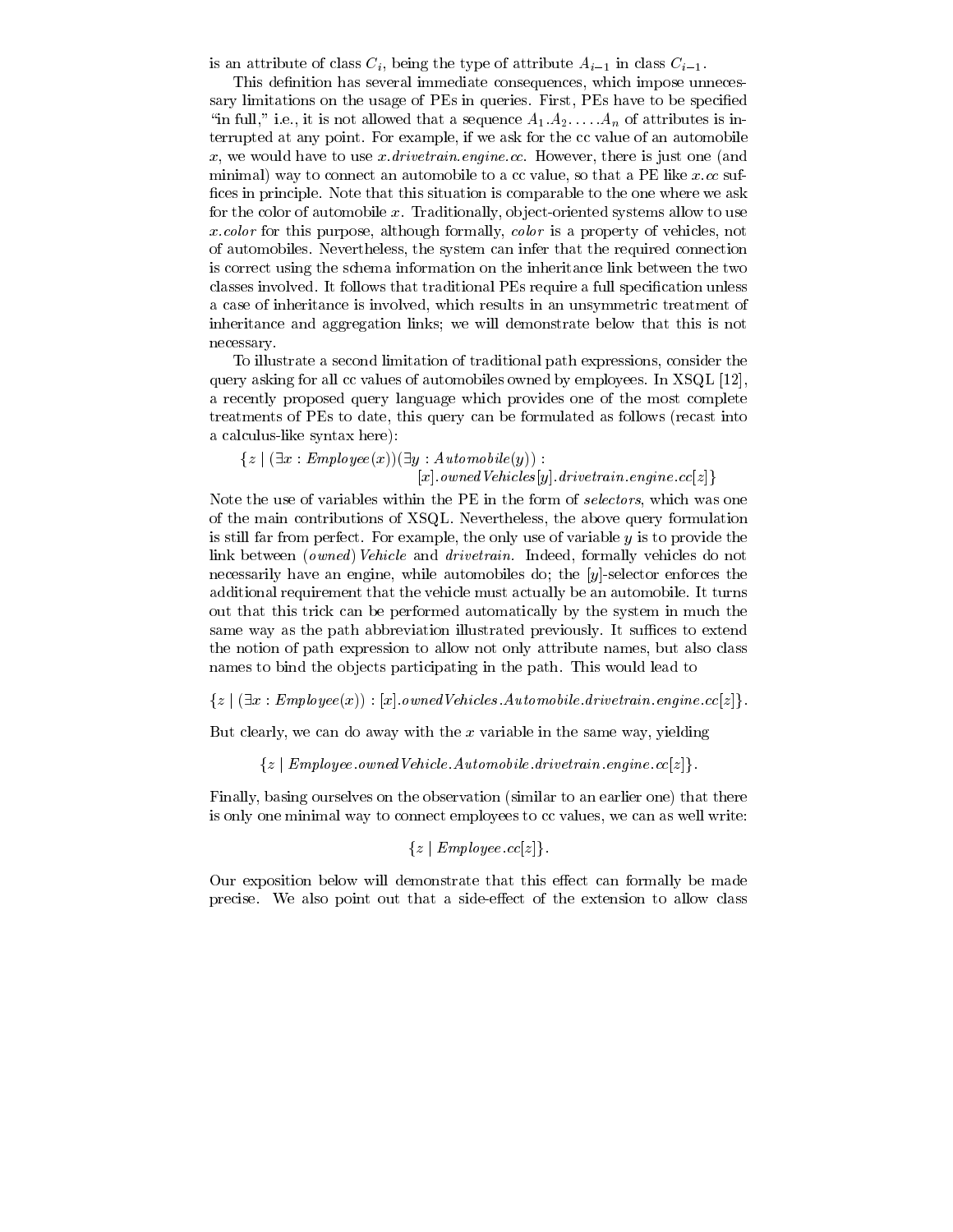names inside path expressions is that the distinction between from- and whereclause specications using SQL terminology- becomes obsolete in the sense that a qualication such as Employee  $\mathbb{R}^n$  as Employee x-Employee x-Employee x-Employee x-Employee x-Employee x-Employee x-Employee x-Employee x-Employee x-Employee x-Employee x-Employee x-Employee x-Employee x-Employ which could occur as a subset of a subset of a larger PE-Fig. as a subset of a larger PE-Fig.

As a final remark, the reader may have noticed that in the above discussion, we have implicitly considered inheritation in the bidirection of the bidirection  $\alpha$ from *Automobile* to *Vehicle* in the first example, and conversely in the second. Again there is no reason why this should not hold for aggregation links as well are not all proposals have recently been made regarding this point.  A general discussion on the impact of inversion in path expressions will be delayed to Section 2012 to Section 2012 to Section 2012 to Section 2013 to say that an inversion 2013 mechanism will be easily incorporable in our proposal as described in the sequel

#### 3 Schema Graphs and Schema Paths

Given a schema in the model introduced in the previous section a weighted graph can be associated with it whose edges capture the various inheritance and aggregation introduce a simple and straightforward compared and straightforward and straightforward and straightforward representation of the OODB model by the relational model Using this rep resentation we will be able to use well-understood terminology to describe the semantics of PEs

It is well-known [11] how an OODB schema  $S$  can be represented by a relational database schema DS- consisting of unary and binary relation schemas and a number of constraints; this representation is only used for formal or conceptual purposes and is implementationindependent Unary relations hold the oid's associated with each class, while binary relations consist of an oid column plus of the attributes of the corresponding class  $\sim$  the corresponding class  $\sim$ c, there is a relation named c with c as the only attribute; for each attribute  $A$ of c there is a binary relation named  $c-A$  with attributes c and A (a tuple in case will consist of an oid associated with cand a value of value for A-, which candidates corresponding to our running example will include, among others:

```
PersonPerson-
 PersonnamePerson name-
EmployeeEmployee-
 EmployeefamilyMembersEmployee familyMembers-
CompanyCompany-
 CompanypresidentCompany president
```
The constraints are functional, inclusion and exclusion dependencies [6], used to model the obvious properties of single-valued attributes, inheritance, referential integrity, and disjointness of classes unrelated in the inheritance hierarchy; in our running example, these will include, among others:

```
Person \rightarrow name, Employee [Employee] \subseteq Person [Person]
Company-president[president] \subseteq Employe[Employe]Vehicle-manufacturer [manufacturer] \subseteq Company [Company]
CompanyCompany -
 PersonPerson
```
Each given OODB schema can uniquely be represented in relational terms in this way Hence instances over the OODB schema can simply be introduced as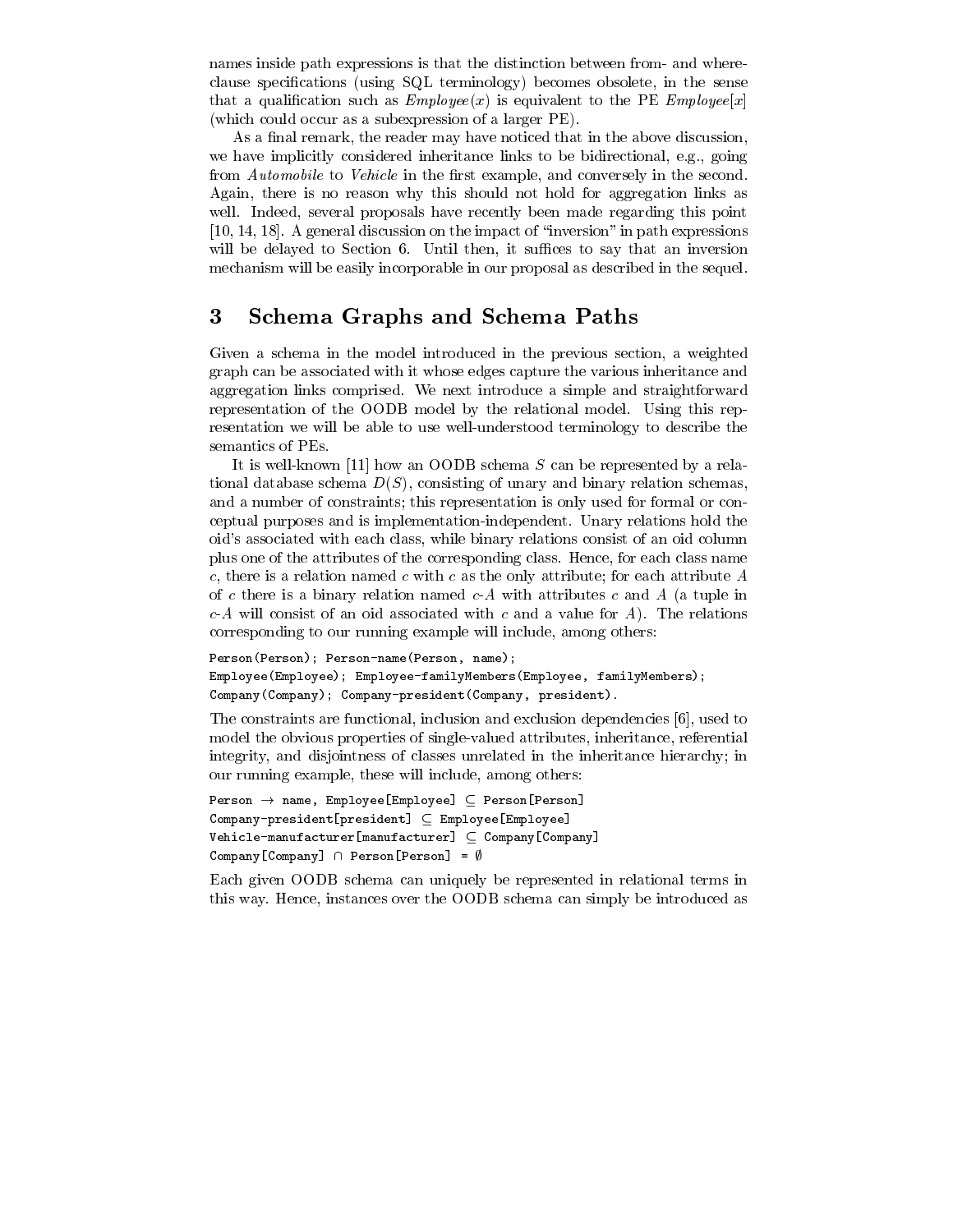instances over the relational representation satisfying the constraints Again we stress that this relational representation of an OODB is for conceptual purposes only it allows us to rely on wellknown i e relational- concepts for explaining our ideas, and certainly does not imply that we assume the OODB to be stored on top of a relational system

We next associate a schema graph with a given OODB schema, which straightforwardly follows from the relational representation of the latter Since it will be our goal to show how a user can specify connections between database ob jects using PEs, this graph will turn out to be useful for making this explicit.

If S is an OODB schema the schema graph GS- is a directed weighted graph defined as follows: For each relation  $R$  in the relational representation of S there is a node in GS- is a node in GS- is unary in GS- is unary in GS- is unary in GS- is unary in GS- i node has the form c-responds to a correspond to a correspond to a class corresponds to a class corresponds to a of its attributes A that no definition and form c-state form c-state form c-state form c-state form c-state for connect "class identifiers" with their "component attributes", attributes with the class identifier of their type, or the class identifiers of isa-related classes.  $\mathcal{M}$  such that following the following the following types of edges in GS-( $\omega$  ), where contains in GSis a class and  $A$  is an attribute of  $c$ :

- (a) an edge  $(c, c) \rightarrow (c, A)$ ,  $\mathbf{B}$  and  $\mathbf{B}$  are the set of  $\mathbf{B}$
- (b) an edge  $(c, A) \rightarrow (c, c)$  if A is of type  $c$ , the contract of the contract of the contract of the contract of the contract of
- (c) an edge (c, c)  $\rightarrow$  (c, c) and an edge (c, c)  $\rightarrow$  (c, c) if c isa c noids in S.

Finally we assign weights to the edges of a schema graph The intuition be hind these weights is to have a notion of "conceptual distance" between objects in the database The goal will then be to allow a user to specify the shortest path or subpath between two given points by specifying these points only In tuitively the weights distinguish the cases where a join would be necessary in the relational representation from those where no join is needed; in the latter case we simply assign weight of the former case instead of instead of just the former case in assigning weight 1, we assign weight  $i \nvert a \rvert$  if the edge represents an inheritance aggregation relationship respectively to the second contract of the seed the seed presented and the second contract of the second second second second second second second second second second second second second second s cisely the semantics we have in mind for abbreviated PEs In detail weights are assigned as follows

Edges of type a- using the above list- indicate the access of a class attribute since attribute values are directly associated with oid's for each class, we assign these edges weight is not the conceptual distance of the state  $\mathcal{A}$ indicate how to go from one class to the next via an aggregation link; we assign these edges weight as type course to a subclass to go from a subclass to a subclass to a superclass of vice versa. Subclass of the superclass of the subset of the superclass of the superclass of the we assign the group from subclass weight to subclass weight to subclass weight to subclass the subclass of the e g to check whether a person ob ject is in fact a student is less trivial these edges have weight i Figure shows an excerpt from the schema graph for our running example

Now let S be schema and GS- the schema graph of S A schema path is a sequence of nodes pairwise connected by an edge in p  $\mathbb{P}^1 \times \{ \cdot \}$  and  $\mathbb{P}^1 \times \{ \cdot \}$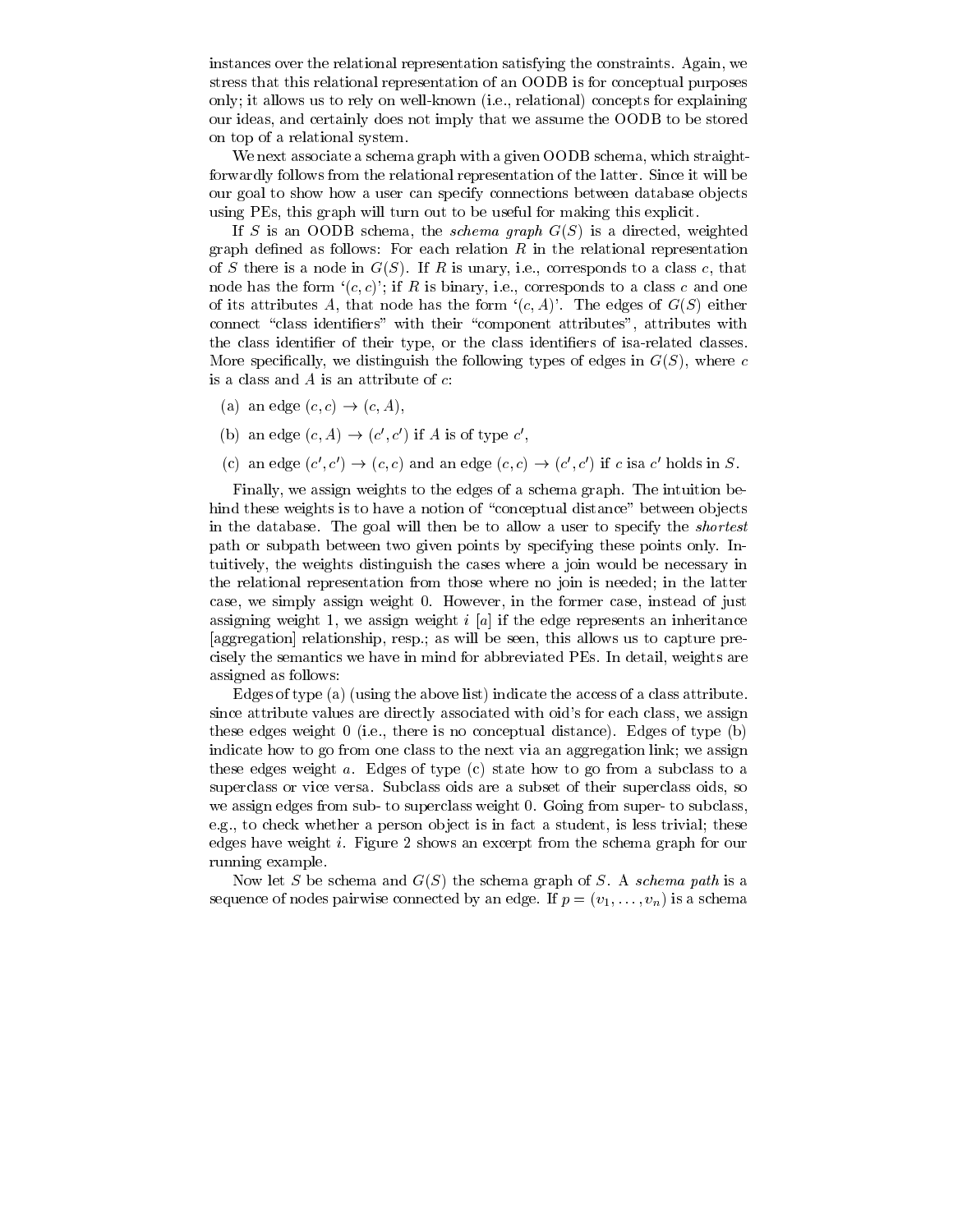

Figure 2: Part of the schema graph for our running example.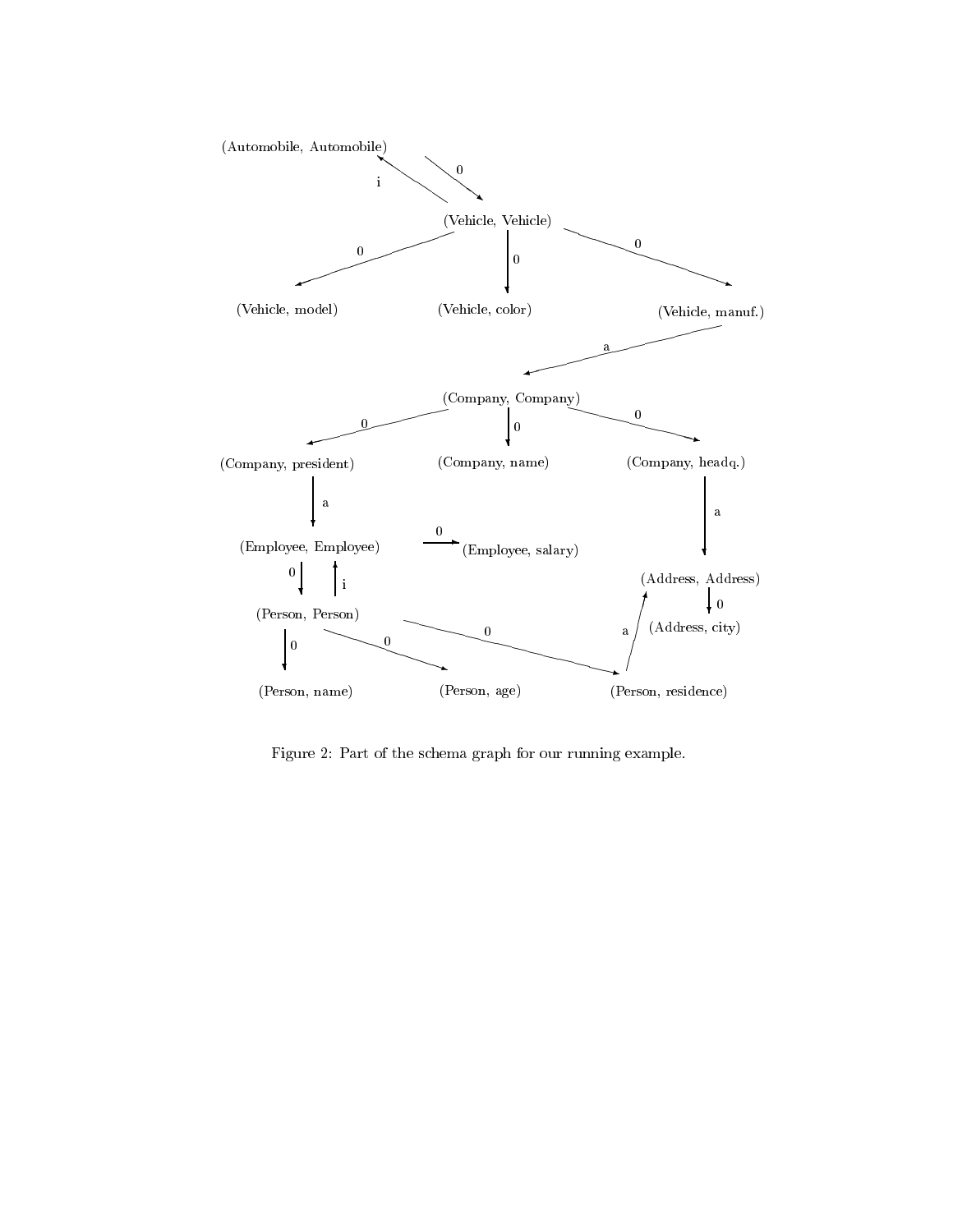path s.t.  $e_i = (v_i, v_{i+1})$  is an edge with weight  $w(e_i)$ ,  $1 \leq i \leq n$ , the weight of p, denoted  $w(p)$ , is a string consisting of those  $w(e_i)$  which are  $\neq$  0. In our running example, the following are schema paths:

- $p_1 = ((Company, Company), (Company, headquarter), (Address, Address))$
- $p_2 = ((Company, Company), (Company, president), (Employee, Employee),$  $(Person, Person), (Person, residue, (Address, Address))$

Thus, both  $p_1$  and  $p_2$  are paths from (Company Company) to (Address, Address).  $\sim$  . The while was we compare that we compare the compare through the second compare through the compare through  $\sim$ strings lexicographically So given an expression of the form Company-address which will be a valid path expression in our approach- it seems in our approach- it seems intuitively more approachreasonable to interpret this as the query asking for the address of a companys headquarter than as the query asking for the address of a company's president.

We are now ready to define the following partial order  $\lt$  on schema paths which gives us the desired shortest path semantics: If  $p$  and  $p'$  are schema paths, then  $p \leq p$  if (1)  $w(p) \leq w(p)$  in the lexicographical order given by  $i \leq a$ , and (ii) if  $w(p) = w(p)$ , then p is a subpath of p. Here, a subpath means a path that can be obtained by omission of nodes We can then call a schema path p from  $v_1$  to  $v_n$  *minimal* if there is no other path p from  $v_1$  to  $v_n$  s.t.  $p < p$ . For example, let  $p_1$  and  $p_2$  be as above. Then  $p_1 < p_2$ , since  $w(p_1) \leq w(p_2)$ . Next let

## $p_3 = ((Company, Company), (Compary, president), (Employee, Employee),$  $(Person, Person), (Person, residue)$

Then  $p_3 < p_2$ , since their weights are equal, but  $p_3$  is a subpath of  $p_2$ .

To conclude this section, we give an illustration of the comparison between i and a weights of the Person observed also have also have an attribute manager with manager which is of type Employee and inpression of the form Person-Could then  $\beta$  then then  $\beta$ be interpreted either as the salary of a person as employee or the salary of a persons manager and former is represented by schematic person person path  $\alpha$  $(Employee, Employee), (Employee, salary), which has weight i, while the latter$ is represented by schema path  $(Person, Person)$ ,  $(Person, manager)$ ,  $(Em$ ployee Employee I Employee salary which has well as well as well as well as well as rst interpretation is the minimal one This matches the intuition that the rst is the most natural interpretation of Person-salary since it remains in the same "is-a context" of Persons and Employees, in the sense of Neuhold and Schreft  $\vert 17 \vert$ .

#### $\overline{\mathbf{4}}$ A Generalization of Path Expressions

Formally, we define a *path expression (PE)* as a string of the form

$$
\{s_0.\}A_1\{s_1\}\ldots\ldots A_n\{s_n\},\,n\geq 1
$$

where each  $A_i, 1 \leq i \leq n$ , is an attribute or a class name, and each  $s_j, 0 \leq j \leq n$ , is a current of the form the file where t is a variable or a constant measure or a constant or a constant or indicate that selectors are optional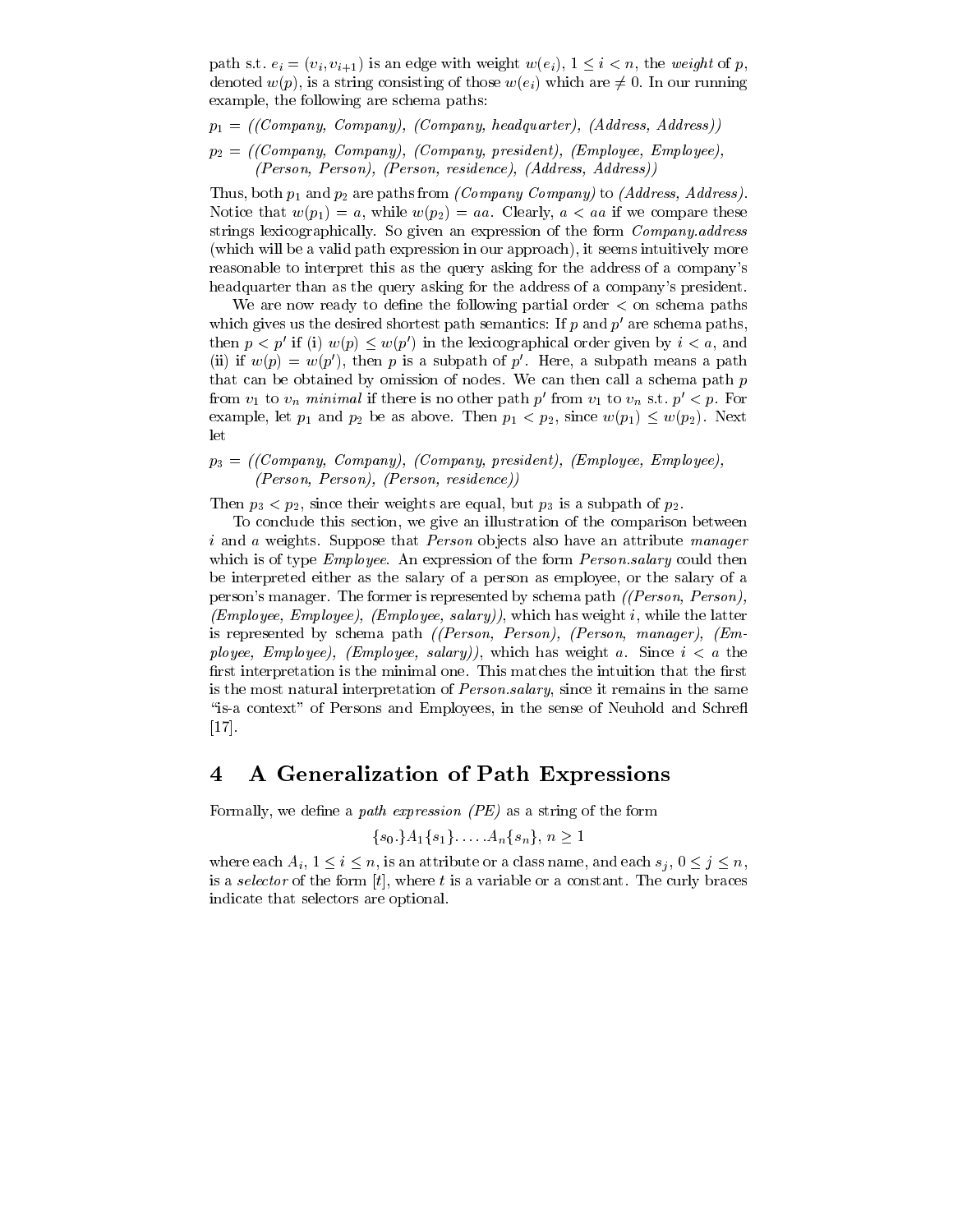Selectors were first proposed in  $XSQL$  as a means to bind variables to objects participating in the path or to restrict such ob jects to a constant For technical simplicity, we will assume that no PE with a class name in its first position begins with a selector This assumption is harmless since such esoteric cases will not occur in practice is not allowed but Persons and in the case of the sample of the second person. which is equivalent, is.

Notice that PEs as defined here need not be fully specified; a major difference to traditional PEs is that we allow abbreviations Recalling from Section the PE Employee owned Vehicles. Automobile drivetrain engine  $cc[z]$  can be alternatively stated as e g Employee Automobile ccz The basic idea for giving such incomplete expressions a semantics is to expand them into "full" expressions, using the weight of the corresponding schema paths as a selection criterion in case there are several expansions i e to use the minimal expansion For ex ample, in our running example there exist several paths from class  $Employee$  to class  $Automobile$ ; in terms of the schema graph from Figure 2, these are:

 $p_1 = (Employee, Employee), (Person, Person), (Person, ownedVehicles),$  $(Vehicle, Vehicle), (Automobile, Automatic)$ 

 $p_2 = (Employee, Employee), (Employee, familyMembers), (Person, Person),$  $(Person, ownedVehicles), (Vehicle, Vehicle), (Automobile, Automatic)$ 

Notice that wp- ai while wp- aai thus p yields a shorter connec tion between employees and engines a schema path with smaller weight- so p would be used to expand the above PE above PE above PE and the above PE above PE above PE above PE above PE above PE below

A PE  $A_1$ ,  $A_n$ ,  $n \geq 1$ , where selectors are ignored, is said to be full if  $A_1$  is a class name, and there exist nodes  $v_i = (c_i, A_i),\, 1 \leq i \leq n,$  in the corresponding  $\Omega$  is a path in the following can be path in the following can be path in the following can be proved in the following can be path in the following can be path in the following can be path in the following can be path i by induction

**Lemma 1** For every full  $PE A_1 \ldots A_n$  as above, the corresponding schema path v - 1 is unique-v c- is unique-v c- is v-1 v-1 c- c- is - c- c- c- i

As mentioned in Section 2, our full PEs are already more powerful than traditional ones, since they can contain class names (serving the same function as from a from  $\alpha$  in languages like  $\alpha$  . This generalization is necessary in the contract of  $\alpha$ for our abbreviation mechanism to be flexible.

Now let p be a given PE An expansion of p w r t the underlying schema is any full PE  $p'$  which contains p as a subexpression, and contains not more selectors than p Here a subexpression means an expression that can be obtained by an omission of symbols Finally a minimal expansion is an expansion whose corresponding schema path is minimal

Notice that the expansion of a given PE thus starts with a class name and has and associated schema paths are pathware in a disc are  $\lambda$  -discussed and uniquely  $\sim$ tinuing the previous example, the two expansions of PE  $Employee. Automobile[x]$ are  $Employee\,Person\,ounded\,Vehicle\,. \,Public\,A\,ut\,o\,while \, [x]$ 

and  $Employee. family Members. Person. owned Vehicles. Vehicle. Automatic [x].$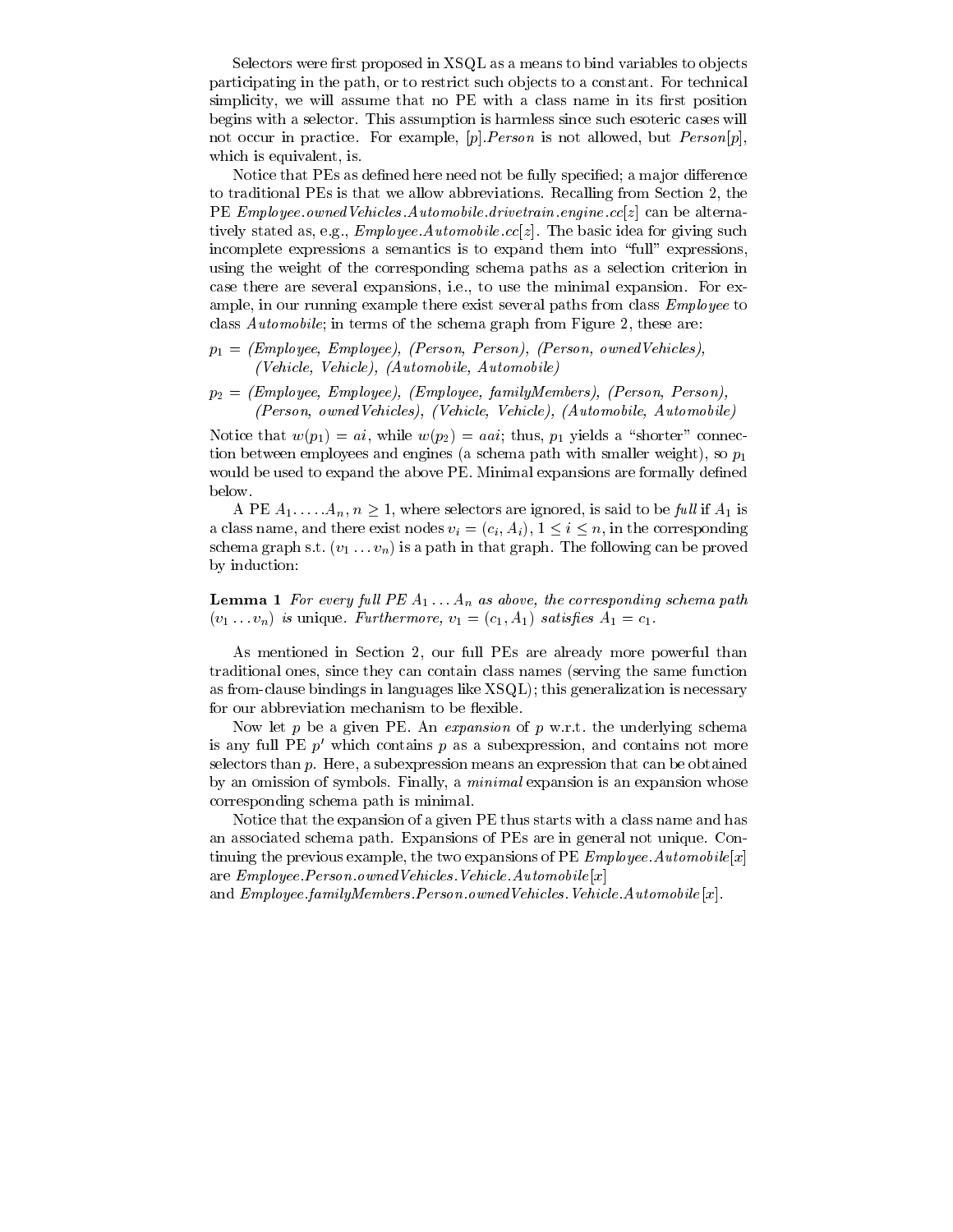The first one is minimal and indeed corresponds to the intended meaning. Clearly full PEs contain a lot of redundant class names but these will be elim inated by the reduction procedure introduced in the next section

We finally note again that the process of expanding a given PE will not always have a unique solution of the expression and expression  $\mathcal{L}_{\mathcal{F}}$ yield also for yield to in the state is denoted and extending to analyze the Johnson of the state that is a st these objects could be either companies or persons, since both corresponding classes have an attribute name In other words there are two minimal expan sions Company-name and Person-name Under a credulous approach the evaluation procedure as dened in the next section will take their union We point out that the *liberal typing* of PEs, introduced in  $[12]$ , can be explained as a special case of this credulous approach

#### Evaluating Generalized Path Expressions  $\bf{5}$

In this section, we demonstrate that our extended mechanism for PEs can be adopted by various query languages for OODBs To support this claim we exhibit a general, calculus-like language called  $OOC$  ("object-oriented calculus"), **The Community of the Community** whose syntax employs PEs as introduced in the previous section, and whose semantics will be stated in terms of the conventional relational calculus over the relational representation of OODB schemas given in Section

Building up from PEs and comparisons as atoms we dene formulas and queries of OOC syntactically in the standard manner

- (i) An atomic formula is either a PE or of the form  $\iota \cup \iota$ , where  $\iota$  and  $\iota$  are terms i e variables or constants- and is a comparison symbol
- (ii) if  $\Psi$ ,  $\Psi_1$ , and  $\Psi_2$  are formulas and x is a variable, then  $\Psi_1 \wedge \Psi_2$ ,  $\Psi_1 \vee \Psi_2$ ,  $\neg \Psi$ ,  $\Box x$  ,  $\Psi$ , and (v x)  $\Psi$  are formulas.

Notice the simple and uniform format of our atomic formulas; path expressions and comparisons- are all that is needed due to the possible presence of class names in PES in particular and particular and particular and particular and particular and particular an not needed We dene free and bound variables in a formula in the standard way  $\mathcal{A}$  and  $\mathcal{A}$  and  $\mathcal{A}$  are the form of the form of the form of the form of the form of the form of the form of the form of the form of the form of the form of the form of the form of the form of the form of th

$$
\{x_1 \ldots x_n \mid \Phi(x_1,\ldots,x_n)\},\
$$

where  $\mu$  as free variables  $\mu$  as free variables variables  $\mu$ 

As a simple example,  $\{c \mid \textit{manu}$  acturer cuy $|c|$  is an OOC query. As will become clear this query asks for all cities where a manufacturer of vehicles- is located as another example of the state of the state of the state of the state of the state of the state of the

 $\{n \mid (\exists e) \textit{improper}(e|e|.\textit{name} |n| \wedge (\forall a)(\forall x) |e|.\textit{Automovile} |a| \wedge |a|.\textit{cc}|x| \Rightarrow x > 2000\}$ 

asks for the names of those employees, all whose owned automobiles have an engine with cc larger than 2000.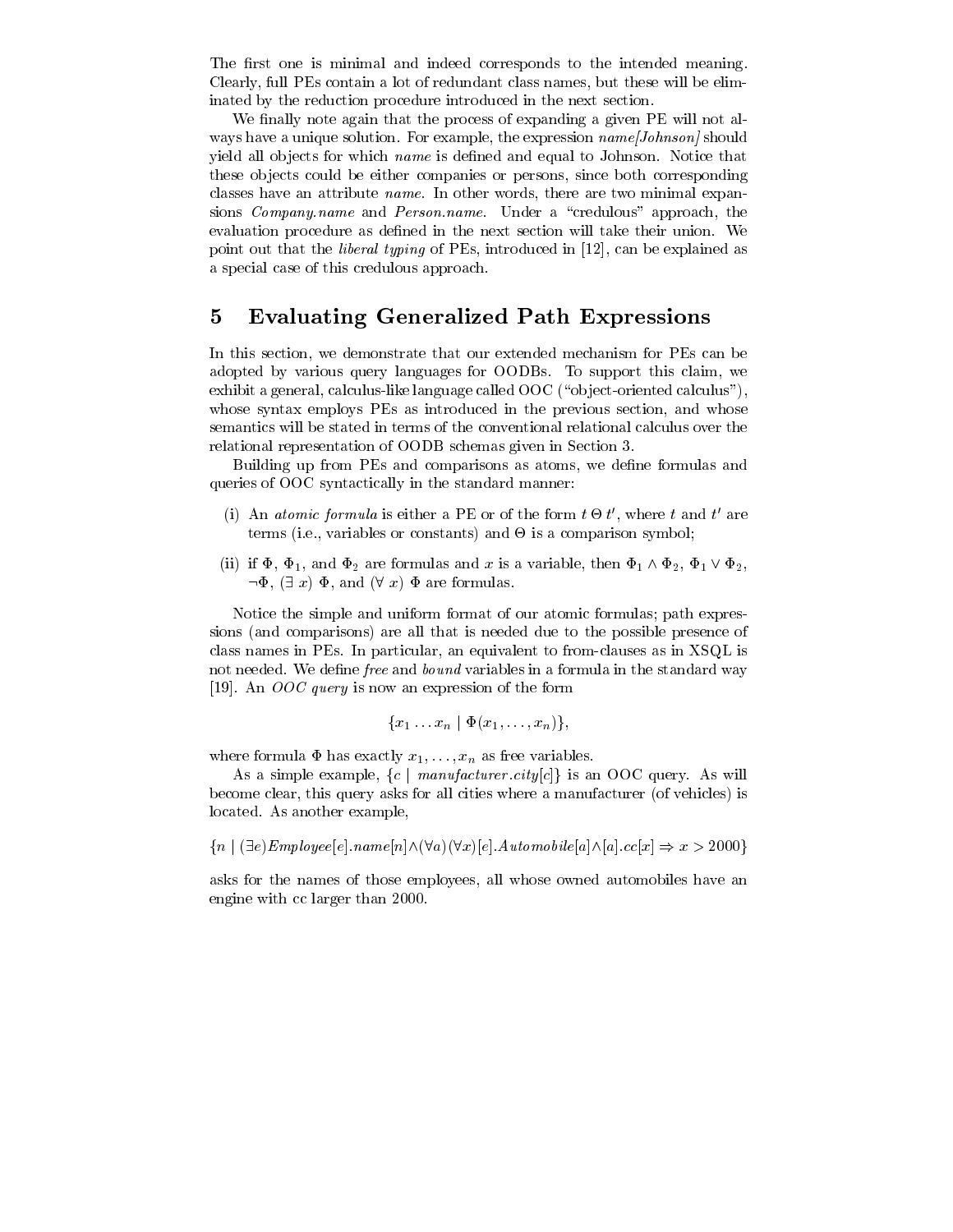We now indicate a precise way to define the semantics of an OOC query, mostly by way of examples Since we assume that an OODB can conceptually be represented as a relational database, and since the semantics of relational calculus is well-known, it suffices to translate each PE occurring in the query into a relational calculus subformula that evaluates to the intended meaning of the PE The relational calculus query resulting from the replacement of all PEs by their translations can then be evaluated over the relational database we associated to the OODB schematic in Section I. T. Section that the this is in Section that the OODB only a conceptual approach

In the previous section, we associated with each PE a number of  $full$  PEs, namely its minimal expansions Recall from Lemma that full PEs have a unique corresponding schema path This schema path is the key to evaluating the full PE However since full PEs are as explicit as possible they contain a lot of redundant class names which would cause redundant steps in the evaluation procedure this reduction code as followship for assessment with the full PET and the full PET and the full PET  $reduction of  $p$  is obtained by eliminating each class name occurring in it, provided$ the elimination does not incur a loss of variables and provided the class name does not occur either at the beginning or the end of the path

Recall the query  $\{c \mid manufacturer\; city[c]\}$ . Path expression manufacturer city constants and constants of the constants of the constants of the constants of the constants o

Vehicle manufacturer Company divisions Division employees Employee.

 $Person. residence. Address. city [c]$ 

is an expansion with weight aaaa- However the intended meaning of the query is not the cities of the employees of manufacturers, but rather the cities of the headquarter of the manufacturer itself This corresponds to

## Vehicle manufacturer Company headquarter  $Address$ .  $city[c]$

which is a minimal expansion with with with with with with with  $\mathcal{N}$  and  $\mathcal{N}$ reduction yields manufacturer headquarter in the extent will now be a second will now be a second will now be relational calculus subformula having as free variables precisely the variables occurring as selectors in  $p$ ; in the example just considered, we thus obtain:

 $( \exists t_1_1) \ldots (\exists t_{32})$  (Venicle-manufacturer( $t_{11}$ ): Venicle,  $t_{12}$ ): manufacturer ( $\wedge$ 

 $\mathcal{L}$ ompany-neaaquarter $(t_{21} + \mathcal{L}ompany, t_{22} + \mathcal{L}omquar$ ter)  $\wedge$ 

 $Aaaress-cuty(t_{31}: Aaaress, t_{32}: cuty) \wedge t_{12} = t_{21} \wedge t_{22} = t_{31} \wedge t_{32} = c$ 

In general, the *extent* of a full path expression  $p$  whose reduction is of length  $m$  is defined as the relational calculus subformula For a run pack expression p whose reduced in the subformula<br>  $(\exists)(R_1 \wedge \cdots \wedge R_m \wedge equalities),$ 

where each Rig is of the form cji  $\mathbb{F} f_1$  (101  $\mathbb{F} = f_2$ ) (04  $\mathbb{F} = \mathbb{F} f_1$ ) or cji (101) (01  $\mathbb{F} = \mathbb{F} f_2$ are domain variables for the attributes, and the equalities are a conjunction of atomic join or selection conditions where the latter stem from the selectors in  $p$ ), and where  $\Box$ ) denotes the full existential closure of all  $\iota_{ij}$  variables.

. For full  $\alpha$  for full periodic periodic periodic of an arrangement of an arrangement of an arrangement of an arrangement of  $\alpha$ bitrary PE  $p'$  as the disjunction  $\bigvee_{m \in M} \mathrm{extent}(m),$  where  $M$  is the set of minimal expansions of  $p$  . This formalizes the credulous approach mentioned earlier.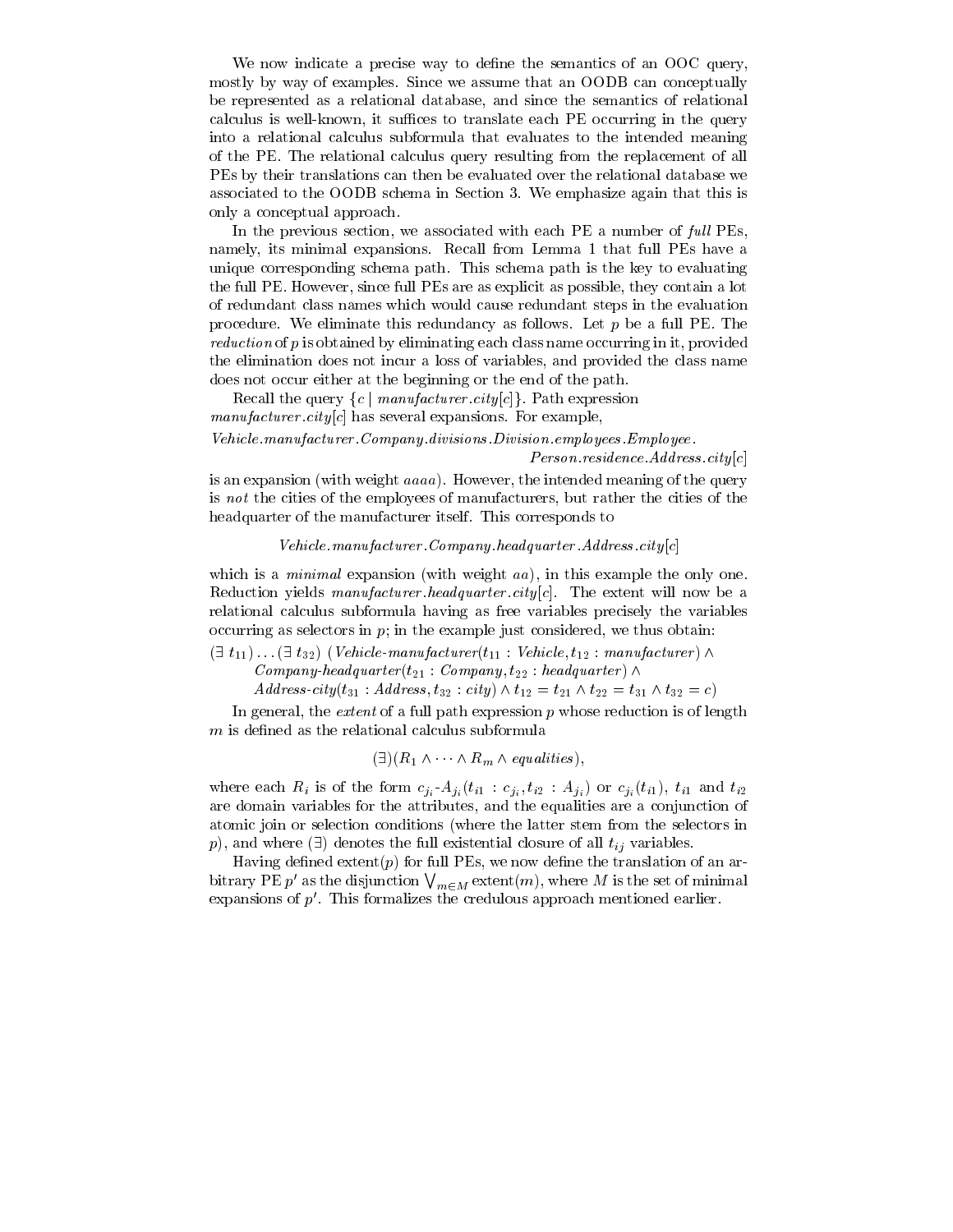For a different example, assume that the database schema also has a class Professor isa Employee, whose attribute teaches can take a set of Courses as value. The query  $\{p\}$  president positional math  $\}$  asks for presidents of companies who happen to be professors as well and teach math The PE again has only one minimal expansion,  $present[p]$ . *Employee* Professor teaches  $[math]$ , which has as extent

 $\Box$  C)( $\Box$  O)(Company-president(C, p)  $\land$  Professor-leaches(p, O)  $\land$  O  $=$  math)

we now because commentation on the notion of safety in our OOC contexts in our OOC contexts in a syntactical notion of safety for relational calculus queries [19] which guarantees that they can be evaluated in nite time they can adapt the denition of  $\mathbb{R}^n$ the OOC calculus; the only difference is that atomic formulas may now be PEs. We then obtain the following desirable property (the proof is omitted):

**Theorem 1** If an OOC formula is safe in the adapted sense, then its relational calculus translation is safe in the ordinary sense-

We now return to the query presented earlier, which brings up the issue of optimization

 $\{n \mid \exists e\}$  Employee  $|e|$ .  $name |n| \wedge (\forall u)(\forall x)[e]$ . Automobile  $|a| \wedge |a|$ .  $cc |x| \Rightarrow x >$  2000  $\}$ .

This query contains three PEs If we translate each of them separately into relational calculus, we loose their interconnections, resulting in a poor overall translations in the second PE experiment in the second and performance  $\mathcal{L}$ looked upon in isolation e can be interpreted as a Person or an Employee For mally the PE has two minimal expansions However from the rst PE in which  $e$  also participates, it is clear that only the Employee interpretation is relevant to the query So when writing out the overall translation in safe form it will contain a conjunct of the form

 $E$ mployee $(e) \wedge F$ erson $(e) \wedge \ldots$ 

which can be simplicity to the catch  $\alpha$  and  $\alpha$  atom Persone-International the international  $\alpha$ clusion dependency  ${\it{improper}}$   $\in$   ${\it{Person.}}$  we are then left with two syntactically equal disjuncts, one of which can be eliminated.

There exist similar situations where exclusion dependencies can be used to eliminate disjuncts. For example, in the formula  $\mathit{presiaen}$  [p].  $\mathit{age}$  [00] $\wedge$  [p].  $\mathit{name}$  [n], retrieving all names n of presidents aged  $60$ , the second PE, in isolation, can interpret  $p$  as a Company or a Person; both classes have an attribute *name*. However using the rst PE we know that p must be a person Therefore the absurd subformula of the form  $\mathcal{C}ompany\text{-}presiaen((\mathcal{C},p) \wedge \mathcal{C}ompany\text{-}name(p,n) \wedge$ ..., which will appear in the result of the naive translation, can be eliminated the indeed the substantial is understanding the dependence of the dependence of the dependence of the dependence Company-president[president]  $\subseteq$  Employee, Employee  $\subseteq$  Person,<br>Company-name[Company]  $\subseteq$  Company, and Person  $\cap$  Company =  $\emptyset$ .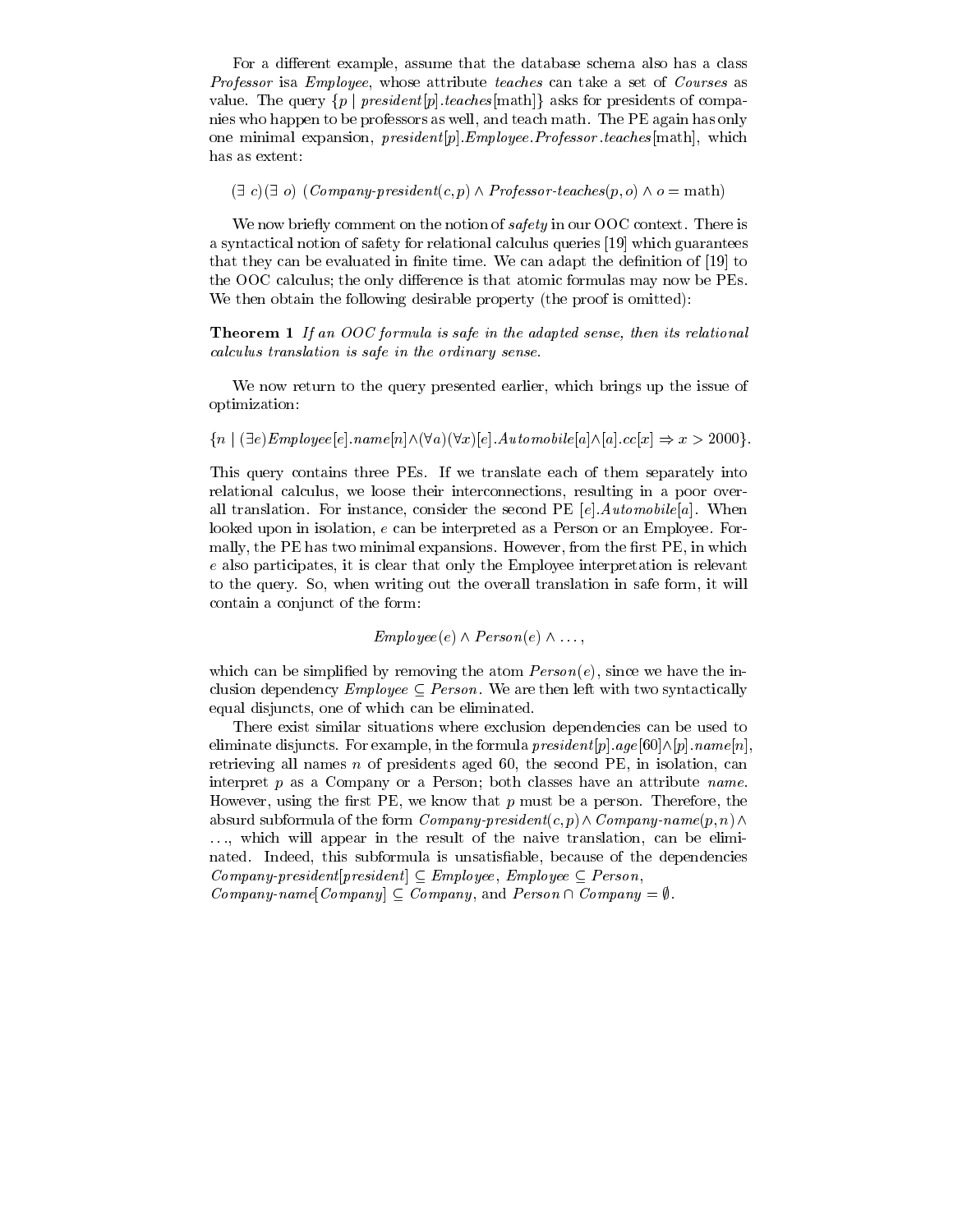It turns out that the query simplications just illustrated can be automated using techniques known from semantic query optimization optimization optimization optimization optimization op erful optimization algorithm which takes as input a non-recursive Datalog query with stratified negation, and a set of integrity constraints written as Horn clauses. The algorithm simplifies the query using the information from the constraints, and it can be adopted in our context roughly as follows

By Theorem 1, the relational calculus translation of a safe  $OOC$  query is safe, and hence can be translated into a non-recursive Datalog query with stratified negation Furthermore recall from Section that our constraints are simple cases of functional inclusion and exclusion dependencies These dependencies can easily be rewritten as Horn clauses For our purposes only the inclusion and exclusion dependencies are relevant To give the query optimizer as much information as possible, we do not only provide it with the explicitly given dependencies but also with their logical consequences Because the dependencies are "unary", it is relatively straightforward to generate their logical closure by a transitive closurely and procedure in the algorithm from the algorithm from  $\mu$  and  $\mu$ relational calculus translation of a safe OOC query as desired

## Discussion

We have argued for a more general perspective on PEs, going beyond a purely navigational usage Extending their capabilities to specify connections between objects, we showed how incompletely specified expressions can be evaluated in a transparent way This generalizes previous work in the context of the relational model on UR interfaces On the other hand our approach is general enough to be incorporated into vastly any query language for OODBs e g SQL extensions as described in 

Our view of PEs as a connection specification mechanism is based on a generalization of PEs which allows them to contain class names in the middle not just in the beginning Indeed this can be seen as an elegant way to avoid the use of fromclauses by explicitly including class bindings into a path As a result the notion of PE has been extended in several ways: Links existing between the classes of an OODB schema can freely be used in PEs in either direction and abbreviations may be applied wherever the user wants them

For reasons of clarity, we above restricted the use of inversions to cases where a paths grass school in happy continue in the subclass that subclass in the complete interest the complete However, our general approach to database connections also works for aggregation links and the state allows for bidirections in paths in paths in paths in which at the state of the state links may be traversed in forward or backward direction in general We briey describe an example next

Consider the expression Employee location If we just consider unidirectional paths, this expression can only be interpreted as retrieving for each employee the locations of the divisions of those companies that are manufacturers of some vehicle owned by their employees more natural interpretations more natural interpretations in of the above expression would be to retrieve for each employee the location of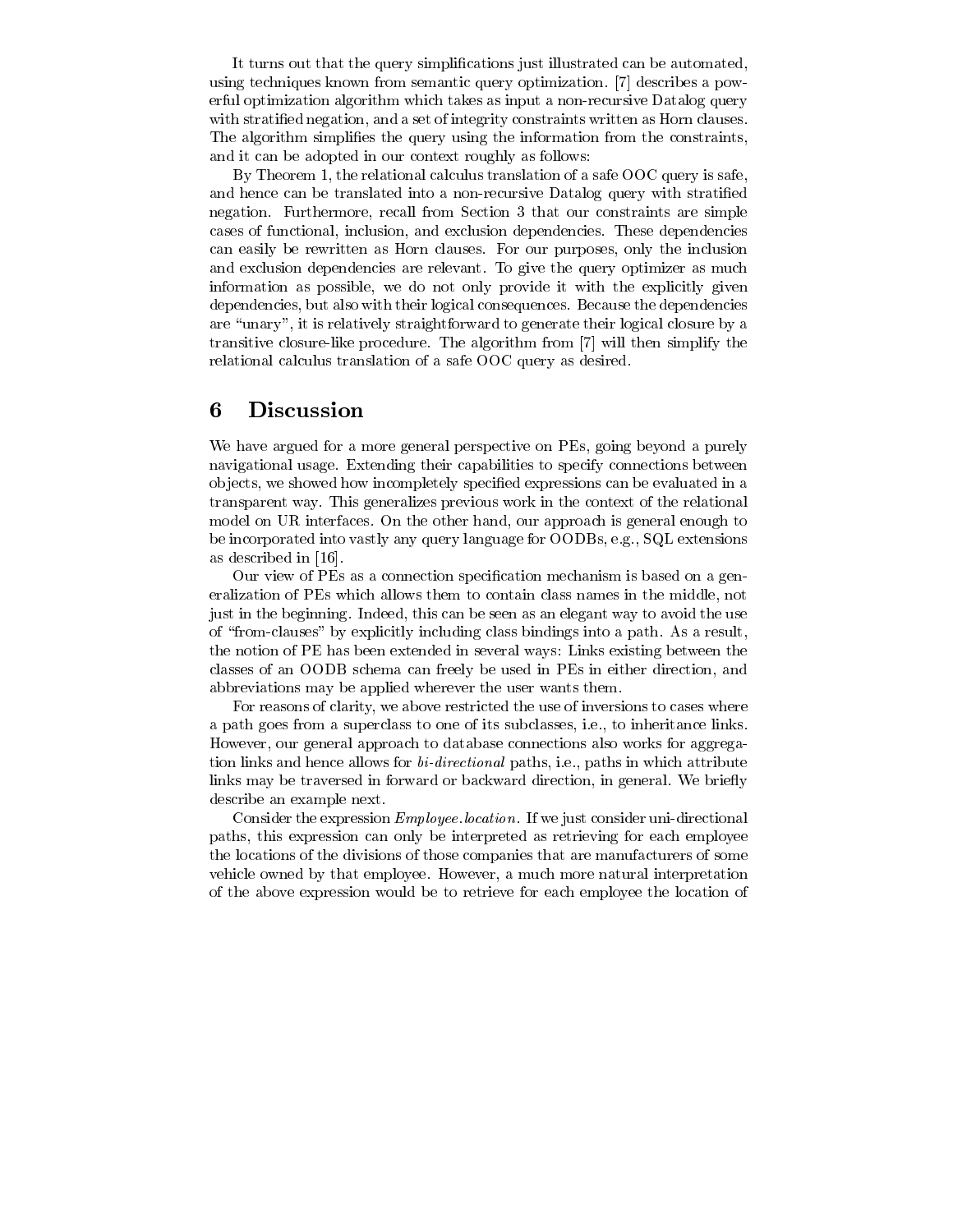the division where he is employed the islam the employed the employed the employees links backwards, as the corresponding full expansion shows:

## Employee employees Division location

Inversions in PEs can also be used explicitly allowing for the convenient formulation of certain queries Suppose that we ask for the names of all com paries of without Persons presidents. Without inversions the contract of the party requires and evaluation of two PEs First Companyc-namen is used to obtain company names sources president companies of the second to select the select those companies of which Perot is president is president to use links in both directions in both directions in both directions in could be obtained in one expression as follows

## rerot, name president Company.nament

It can be shown that all technical results presented in the preceding sections can be carried over to the generalized setting of PEs containing inversions as well as a course since more connections connections can now be followed a PE will have followed a PE will have less chance of having only one minimal expansion So the user will not always be able to use abbreviations as dramatically as is possible in the uni-directional case the case of the competence of the additional by the additional contracts of the ability to use the competition of the competition of the competition of the competition of the competition of the competition of the comp inversions

We mention that our PE mechanism could be extended further by explicitly adding a fixpoint operator for dealing with recursion due to cycles in an OODB schematic schema class Person has an attribute name of type String and type String and type String and type String and an attribute child of type Person If we ask for all grandchildren of John our current proposal allows to express this using the PEs

## nameter in the child-child-child-child-child-child-child-child-child-child-child-child-child-child-child-child-

Asking for all descendants of John could be handled by a fixpoint construct of the form  $|o|$  *child name*  $|x|$ , as in  $|9|$ .

We conclude this paper with a comment on the complexity of our PE expan sion mechanism a finding minimal expansions of PES can be accomplished using the most  $\pi$ wellknown economic shortest shortest shortest path algorithms are multiple minimized minimized multiple minimized minimized materials of the case multiple minimized materials of the case multiple minimized materials of the mal expansions exist, our credulous approach will take the union of all of them. This is a hidden source of complexity Indeed it is not dicult to construct a database schema where two classes are connected by an exponential number of paths of the same weight: However in practice the number of minimal expansion  $\sim$ sions will usually be low, and their union can often be simplified using the query simplification techniques described at the end of the previous section.

Acknowledgement. The authors are grateful to Catriel Beeri and Michael Schreff for helpful comments on an earlier version of this paper.

## References

  C- Beeri H-F- Korth Compatible Attributes in a Universal Relation Proc- st ACM PODS 1982, 55-62